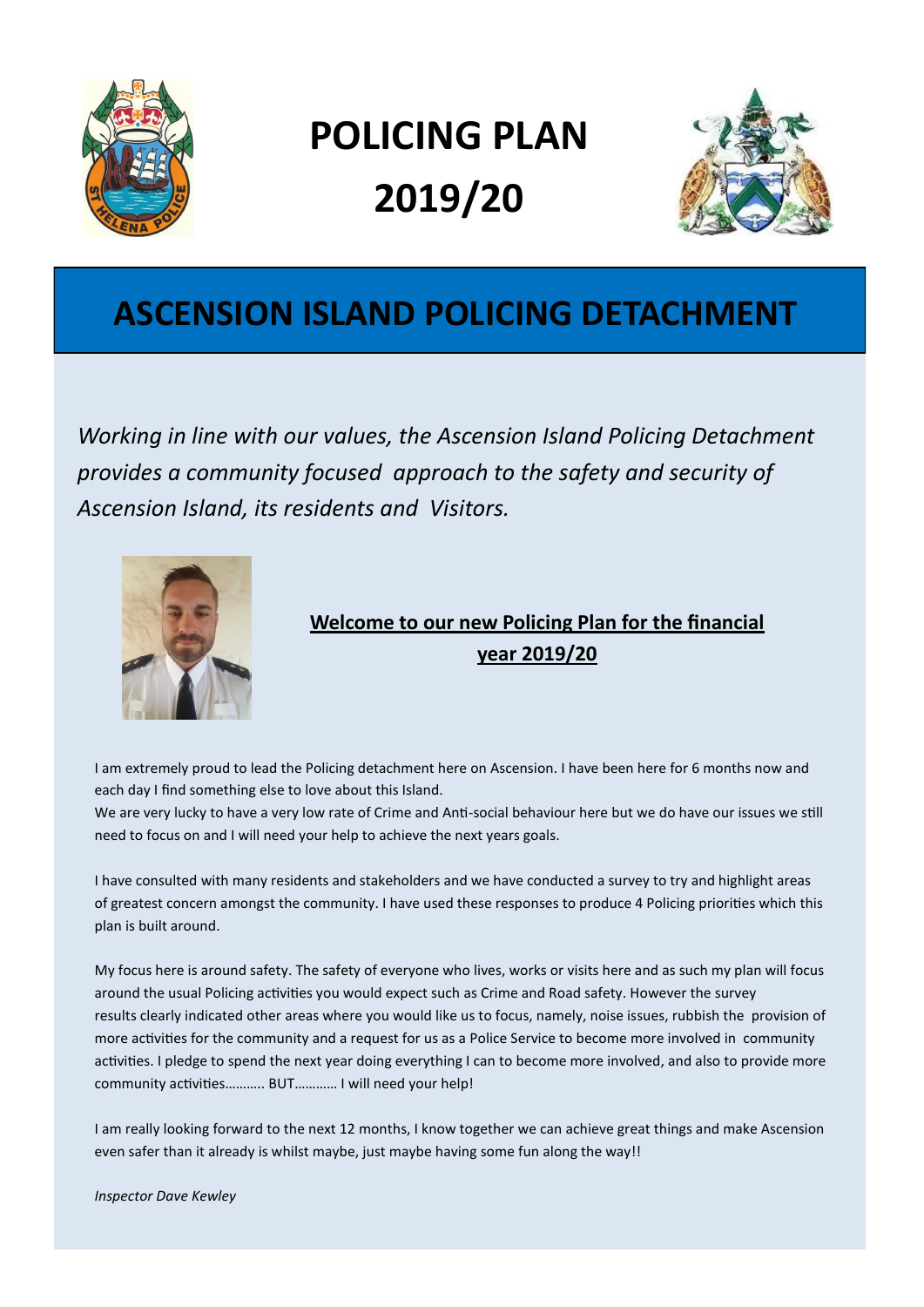#### **Our Vision**

'Public Service is at the core of all we do, protecting and serving our community and delivering a safe and secure environment for all.'





#### **Our Mission**

Working in line with our values, the Ascension Island Policing Detachment provides a community focused approach to the safety and security of Ascension Island, its residents and Visitors.

#### **Our Values**

COURAGE SUPPORTIVENESS COMPASSION

PROFESSIONALISM RESPECT & DIGNITY HONESTY & INTEGRITY

#### **Our Priorities**

#### **Policing Priority 1**

Working with the community, partners and stakeholders to help solve the issues most affecting our community to make us all safer together.

#### **Policing Priority 2**

Working with partners, volunteers and stakeholders to develop and maintain a plan to deal with Major Incidents.

#### **Policing Priority 3**

Making the roads of Ascension safer through Education and intelligence led Enforcement focusing on the Fatal 4. (Drink/Drug Driving—Seatbelts—Mobile phones—Speeding)

#### **Policing Priority 4**

Improving community spirit by focusing upon local projects which improve the environment whilst also providing opportunities and activities for the local community.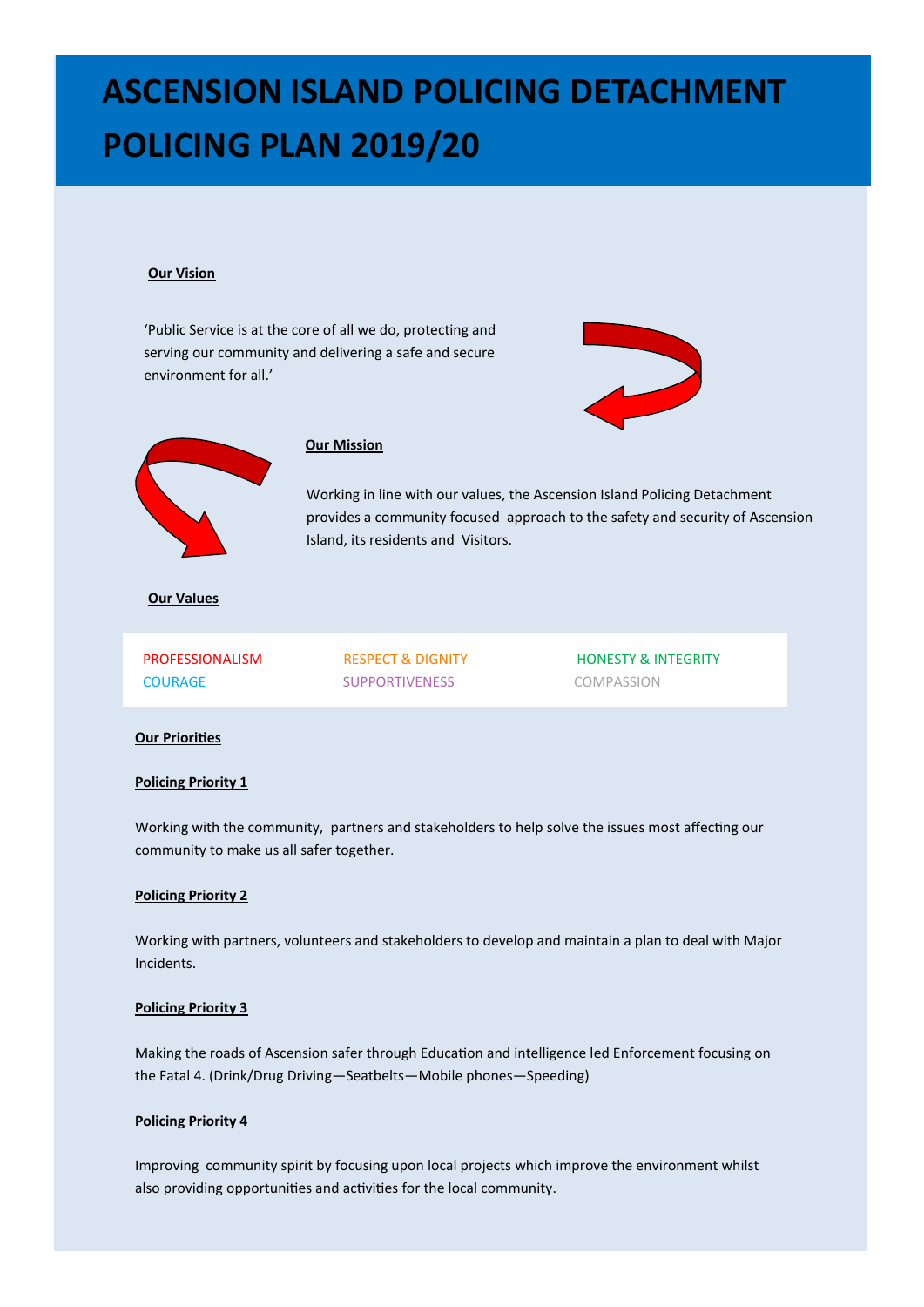Policing Priority 1— Working with the community, partners and stakeholders to help solve the issues most affecting our community to make us all safer together, focusing upon those most vulnerable.

#### **Our Target**

- **\* Creation of a Multi Agency Community Action Group. (MACAG)**
- **\* Creation of a MACAG fund.**
- **\* Provide better First Aid provision Island wide.**

#### **What do we plan to do to achieve that target?**

- **\* We will seek members of the community to form the MACAG**
- **\* We will chair monthly meetings and offer professional advice in problem solving.**
- **\* We will organise any planned action and seek volunteers.**
- **\* Puchase defibrillators and train every resident in their use and place them Island wide.**

#### **What do we need to achieve this target?**

- **\* Support from local employers and residents.**
- **\* Good community engagement and a willingness to take part in problem solving.**
- **\* Further training in Problem Solving and Community Engagement.**

#### **Why is this a Priority?**

**Many of the issues that have been raised by the community are things that the Police cannot deal with alone. Littering, for example, needs everyone to be vigilante to challenge poor behaviour and if we all work as a team we can have an impact on cleaning up the island. Everyone needs to do their bit. A MACAG can identify the issues most affecting the community and will hopefully have a larger influence over getting the community involved.**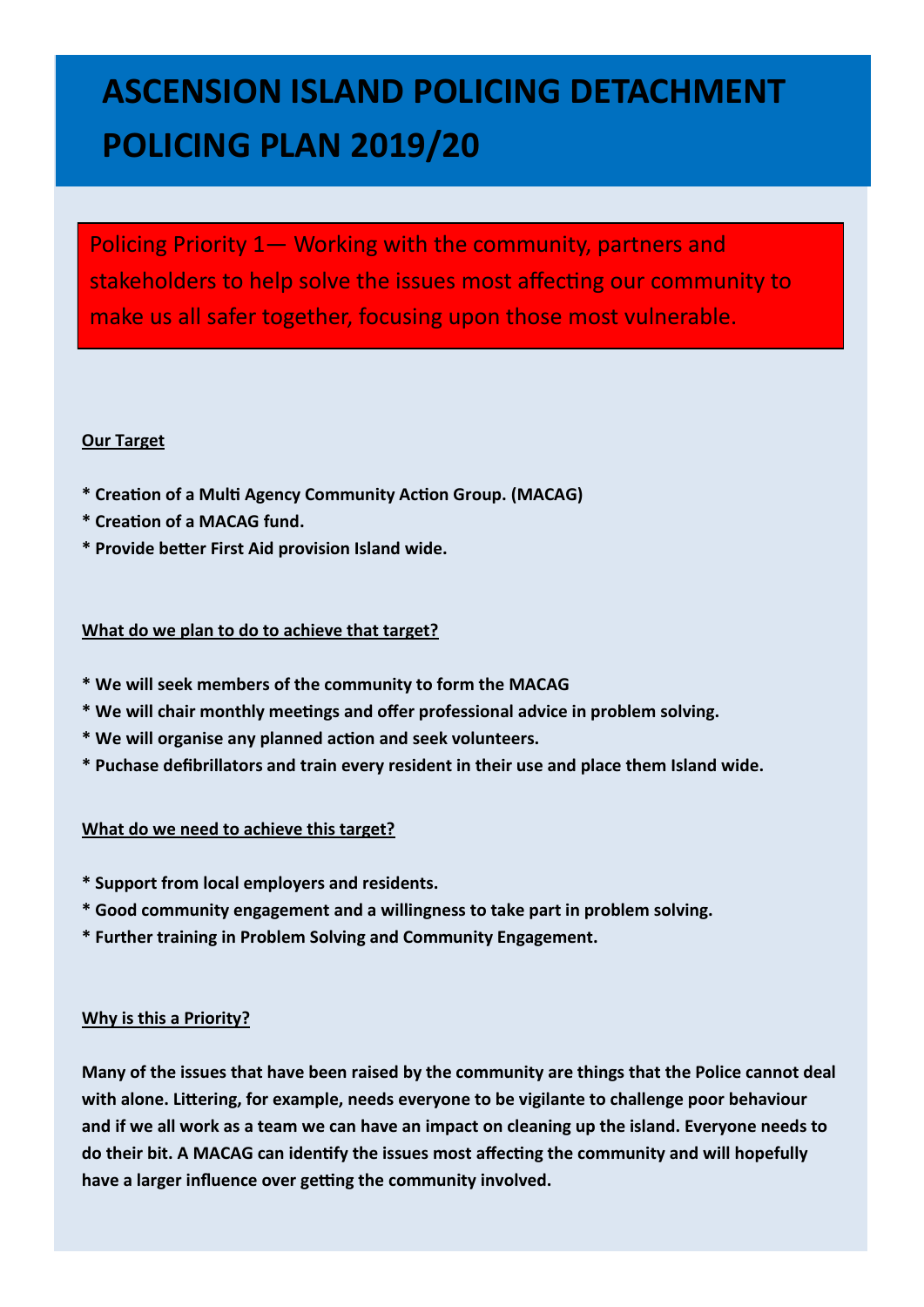Policing Priority 2—Working with partners, volunteers and stakeholders to develop and maintain a plan to deal with Major Incidents.

#### **Our Target**

\* To work together to ensure that in the event of a Major Incident we are able to deliver what is required of us in line with the current Major Incident Plan.

#### **What do we plan to do to achieve that target?**

- \* Review the current plan and ensure it is fit for purpose.
- \* Identify all major Stakeholders in the Major Incident Plan and ensure they are aware of their responsibilities.
- \* Provide training to island residents and update the plan with a Secondary Skills List
- \* Replace the existing VHF radio system with a Digital System
- \* Conduct Tabletop and Live exercises to test the island response and Major incident Plan.
- \* Explore new methods and technologies to improve our capabilities e.g. DRONES, ATV's and a Dive Recovery team

#### **What do we need to achieve that target?**

- \* Time to provide Training to AIG employees in Secondary Skills such as Cordon Control.
- \* An Investment into new technologies designed to assist in a Major incident.
- \* Development of an Aide Memoire to make our response swifter and consistent.
- \* Support from other employing Organisations in both training of their employees and also use of equipment/buildings/supplies if required.
- \*Maintain a 24/7 Policing Response ideally with support from Special Constables.

#### **Why is this a Priority?**

Even though a Major Incident is unlikely, given our remote location and limited resources even a relatively minor incident could require the assistance of other departments/employers and Volunteers. Also, should a major incident occur, we will have a far greater chance of a positive outcome the better prepared we all are.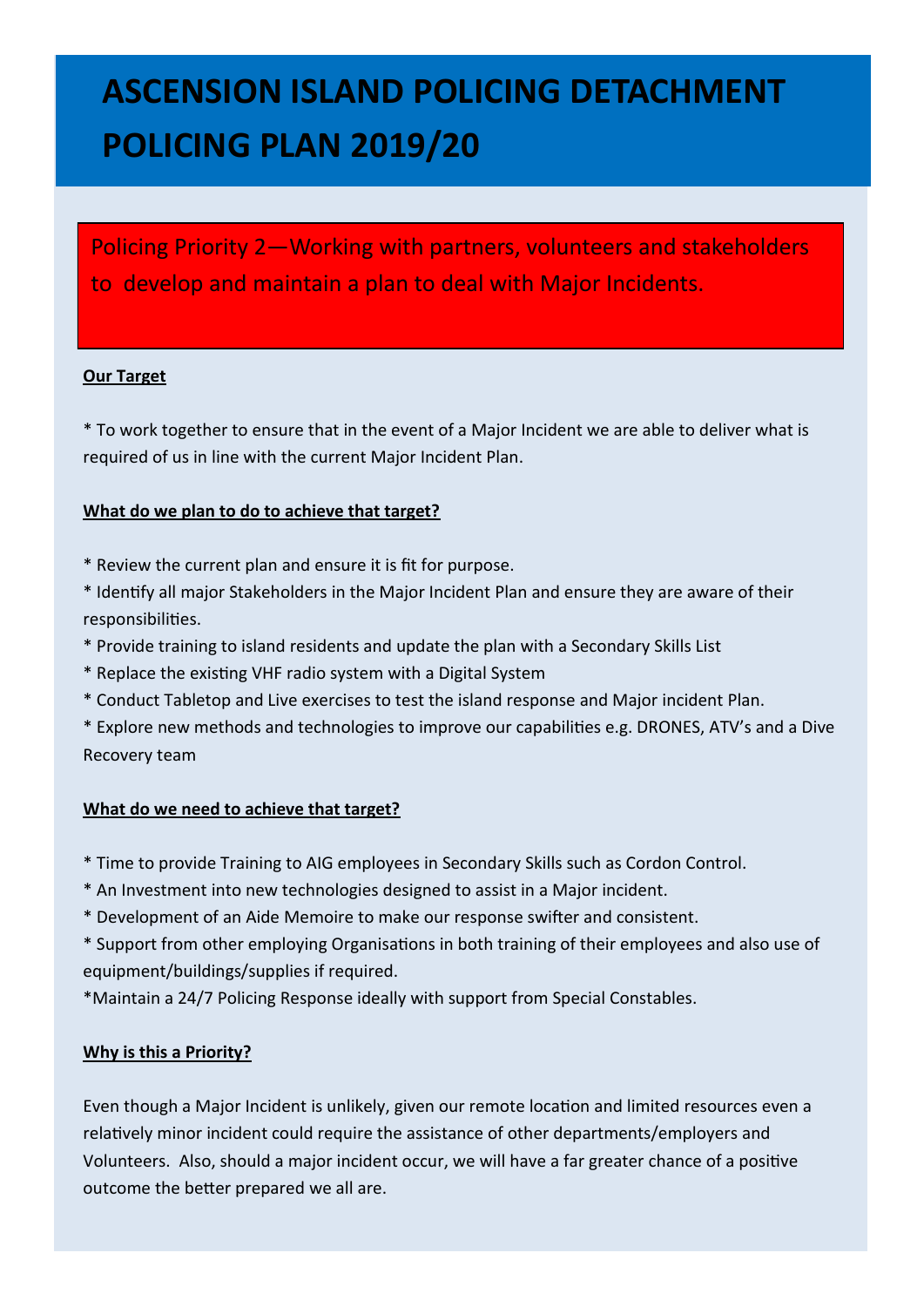Policing Priority 3 — Making the roads of Ascension safer through Education and intelligence led Enforcement focusing on the Fatal 4.

#### **Our Target**

- \* To reduce the number of Road Traffic Collisions (RTC's) from last financial year ( 8 )
- \* To further reduce the number of Drink Driving Incidents from last financial year ( 1 )
- \* To reduce the number of injuries caused on our roads from last financial year ( 2 )

#### **What do we plan to do to achieve that target?**

\* Undertake to educate Ascension island residents on the dangers of the Fatal 4.

Drink /Drug Driving

Speeding

Using a Mobile Phone when driving

Not wearing a seatbelt.

- \* Carry out routine speeding patrols and stop checks
- \* Increase our presence outside of the school during drop off/collection.
- \* Undertake Intelligence led policing to target persistent offenders.
- \*Undertake early morning patrols

#### **What do we need to achieve that target?**

\* We need you to report to us confidentially if somebody is putting themselves or others at risk through their actions behind the wheel.

\* We need you to trust that any information given to us will be handled appropriately.

\* We need you to engage in the educational inputs we will provide and understand that they are for everyone's safety.

#### **Why is this a Priority?**

People have died on the Roads of Ascension. These deaths have touched many of you and almost all road deaths are avoidable. The Fatal 4 do not just affect the driver, they affect the passengers, the pedestrians walking home, the children on the way to school and therefore the whole community.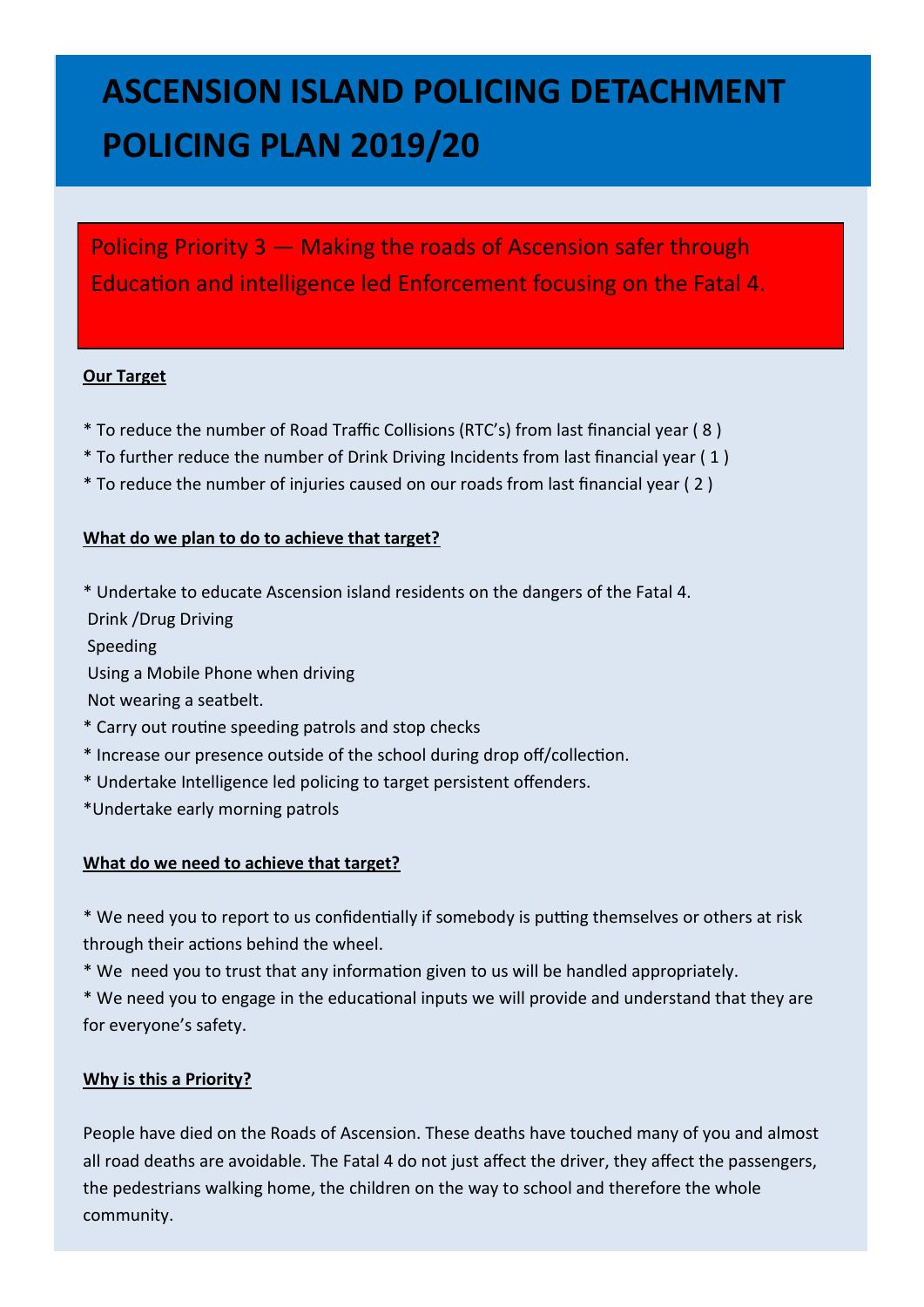Policing Priority 4 — Improving Community Spirit by focusing on providing community projects and activities which will improve the environment and provide diversion from Anti-Social activities.

#### **Our Target**

- \* To make use of areas on the island that are currently unused to provide community activities such as Paintball, Foot Golf, Outdoor Gym areas, Youth Centres/Hangouts
- \*Making improvements to existing facilities— Skate park/Football Pitch in GT
- \* Regular Litter Picks island Wide
- \* Days of Action to improve Beach huts/Community Centres/Play areas
- \* To provide organised activities for Children

#### **What do we plan to do to achieve that target?**

- \* Organise and Advertise events to encourage residents to get involved in island wide improvements focusing on Youth activities first.
- \* Seek the views of residents to prioritise what action we take.
- \* Utilise as many recyclable materials as possible—Upcycling.

#### **What do we need to achieve that target?**

- \* The community to get involved in both the decision making process and the practical side of what is decided.
- \* Support from Local employers with regards to skilled labour and materials.

\* Consistent support from Island residents to provide encouragement to those seeking to make improvements to the Island.

#### **Why is this a Priority?**

Our primary focus as the Police is to preserve life whilst preventing and detecting crime. We are fortunate to have a low crime rate here, however what we do have is a younger population who have very little to do. By providing activities we prevent any interest in seeking alternative antisocial past times and at the same time we improve our surroundings AND teach our younger members of society important practical lessons whilst valuing their creative inputs. We also develop better relationships between the police and our Youth.